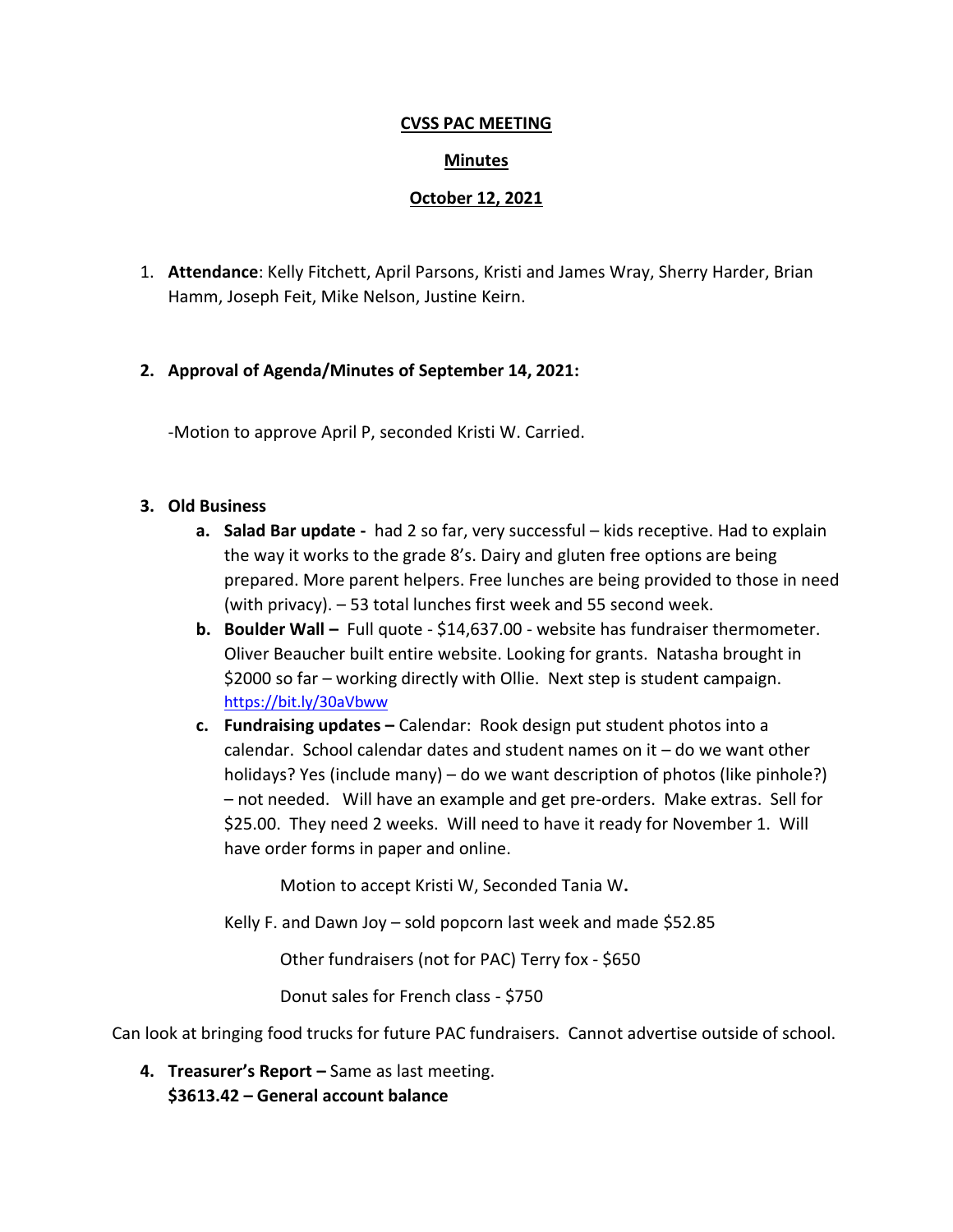# **\$12,716.04 – Gaming Account balance**

# **5. Principal's Report**

**-**24 days into school –

Support Pathways Program – helping kids as soon as possible – interim reports just finished. Attempt to increase communication to parents. Monthly reports are shared with staff. Most students are successful (39 behaviour reports out of 500) – not a discipline but support plan. Tracking attendance, behavior, academics.

Yeti program with Trevor Marzke and Jason Fisher running Grade  $10 + -2$  trips completed so far - Banff mountaineering course and a camping trip – climbing trip to Kimberly upcoming. Students take some yeti courses outside trips to prepare. Kids on fringe finding a social role (social emotional lens for kids).

BC First Peoples Class – Truth and Reconciliation Day- students delivered t-shirts to neighbouring businesses and town hall, thunder cats coach, MLA, etc. Local admin (all principals) invited to ceremony at LKB. Brian felt very honoured to be invited to sacred ceremony.

Volleyball, Soccer, cross country running –

Clubs – in full swing - student council members increased from 4 to 12 students

One to one program. All grade 10 and 7 students received laptops. Keep for 3 years – can buy it out at end or return it. Lease agreement – cost savings to SD8.

Halloween – clear direction from provincial government – no weapons in costumes at school.

Naming process – CVSS is interim. School board and Superintendant – developed process to hear from community = 3 stages – gather info and background of what has happened already. Engagement on a new name is next step. 4 options will be floated in survey on website and opportunity to submit other names. Will have ongoing dialogue – not debating the decision to change the name. This was already voted on by school board. Goal is to have this complete by year end. The school board has final say.

Remind families to call public health (811) regarding COVID 19 issues

**6. New Business –** Purdy's fundraiser – if anyone wants to take that on. Brian will share with clubs. Scholastic – school library can be consulted.

Brian to connect with Brooke and Mary about student grad committee so parents can begin to help with Prom.